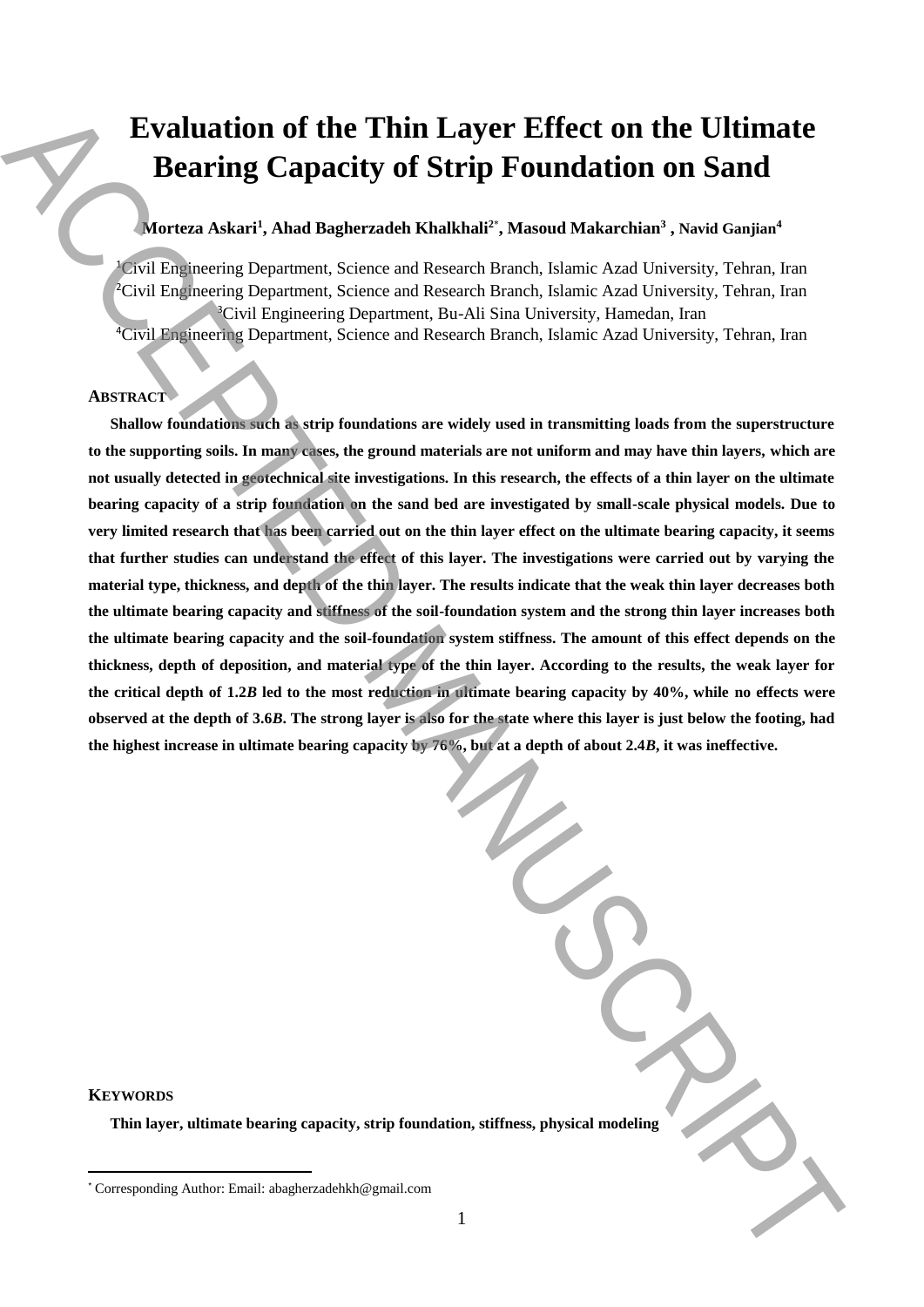### **Introduction**

#### **Experimental method**



**Figure 1. Scheme of the problem** 

## **Experimental parameters and program**

## **Table 1. Model test program**

| Introduction<br>Strip foundations as one of the common types of<br>shallow foundations are extensively used in transferring                                                                                                       | and the subsequent sand layers were poured to the<br>required level and were followed by placing of the<br>foundation model at a specific location on the surface of                                                                                                    |
|-----------------------------------------------------------------------------------------------------------------------------------------------------------------------------------------------------------------------------------|-------------------------------------------------------------------------------------------------------------------------------------------------------------------------------------------------------------------------------------------------------------------------|
| loads from the structure to the underlying soils and the<br>rock bed. In many cases, the ground materials are not<br>uniform and may have thin layers, which are not usually<br>detected in the geotechnical site investigations. | the sandy bed. At the end, the vertical pressure is<br>transferred to the foundation model by a manual<br>hydraulic jack at a constant rate equals to 1 mm/min.<br>Then a dial gauge with a precision of 0.01 mm<br>measured the vertical settlement. Extended Abstract |
| Terzaghi (1936) mentioned: " the earth in its<br>natural state is never uniform  Its properties are too                                                                                                                           | Preparation                                                                                                                                                                                                                                                             |
| complicated for the rigorous theoretical treatment                                                                                                                                                                                | Load                                                                                                                                                                                                                                                                    |
| Even an approximate mathematical solution for some of                                                                                                                                                                             | Footing                                                                                                                                                                                                                                                                 |
| the most common problems is extremely difficult" [1].                                                                                                                                                                             |                                                                                                                                                                                                                                                                         |
| In the literature review very little study has been                                                                                                                                                                               | $K \rightarrow B=7 \text{ cm}$<br>$Z_i$<br>Sand                                                                                                                                                                                                                         |
| performed on the effects of a thin layer [2-5]. In                                                                                                                                                                                | $t_i$                                                                                                                                                                                                                                                                   |
| particular, the effects of the strong thin layer have not                                                                                                                                                                         |                                                                                                                                                                                                                                                                         |
| been studied. Besides, it is worthy to know that the strip<br>foundation has not been used either. Therefore, in this                                                                                                             |                                                                                                                                                                                                                                                                         |
| research, the effects of the existence of a thin layer on                                                                                                                                                                         | Thin layer<br>Sand                                                                                                                                                                                                                                                      |
| the ultimate bearing capacity of a strip foundation                                                                                                                                                                               |                                                                                                                                                                                                                                                                         |
| resting on the sandy bed are studied by small-scale                                                                                                                                                                               |                                                                                                                                                                                                                                                                         |
| physical models. The investigations were carried out by                                                                                                                                                                           |                                                                                                                                                                                                                                                                         |
| varying the material type, thickness, and depth of the                                                                                                                                                                            |                                                                                                                                                                                                                                                                         |
| thin layer.                                                                                                                                                                                                                       |                                                                                                                                                                                                                                                                         |
| The problem of the soil-strip footing system is                                                                                                                                                                                   | $L=100$ cm                                                                                                                                                                                                                                                              |
| schematically illustrated in Fig. 1. The problem is                                                                                                                                                                               | Figure 1. Scheme of the problem                                                                                                                                                                                                                                         |
| investigated under the plane strain condition, and the<br>strip foundation is rigid. This foundation rests on the                                                                                                                 | <b>Experimental parameters and program</b>                                                                                                                                                                                                                              |
| soil surface, on the other hand, the initial depth of                                                                                                                                                                             | The variable parameters used in the experiments (in                                                                                                                                                                                                                     |
| embedment is nil. Fig. 1 shows a typical schematic of                                                                                                                                                                             |                                                                                                                                                                                                                                                                         |
|                                                                                                                                                                                                                                   |                                                                                                                                                                                                                                                                         |
| the foundation model on the sandy bed. For the bed                                                                                                                                                                                | accordance with the schematic Figure 1) and their<br>values are shown in Table 1. Three series of tests have                                                                                                                                                            |
| sand, crushed uniform silica sand (SP) with medium                                                                                                                                                                                | been carried out. First, the behavior of the strip footing                                                                                                                                                                                                              |
| density was used. For the thin layer, materials with                                                                                                                                                                              | resting on a uniform sand bed is investigated. Then, in                                                                                                                                                                                                                 |
| different strength properties (strong and weak) in                                                                                                                                                                                | the second and third series, the behavior of the strip                                                                                                                                                                                                                  |
| comparison with the sandy bed were used. For the weak                                                                                                                                                                             | foundation resting on the sandy bed with a weak or                                                                                                                                                                                                                      |
| layer, the clay powder with CL classification was used.<br>Clay with a natural moisture content of 5.5% and a very                                                                                                                | strong layer at different thicknesses and depths was                                                                                                                                                                                                                    |
| low density of 12.1 kN/m3 was used consistently in all                                                                                                                                                                            | investigated.                                                                                                                                                                                                                                                           |
| of the experiments. For the strong layer, a fine-grained                                                                                                                                                                          | Table 1. Model test program                                                                                                                                                                                                                                             |
| asphalt mixture with a unit weight19.12 kN/m3 was<br>used.                                                                                                                                                                        | Variable<br>Constant<br>Type of test<br>parameters<br>parameters                                                                                                                                                                                                        |
| <b>Experimental method</b>                                                                                                                                                                                                        | $D_r = 41\%$ ,                                                                                                                                                                                                                                                          |
|                                                                                                                                                                                                                                   | Uniform sand<br>$D_f = 0$                                                                                                                                                                                                                                               |
| At the test beginning, the sand raining screen device<br>was located directly above the test box. Then the                                                                                                                        | $Z_i/B=0, 0.6, 1.2,$<br>$D_r = 41\%,$<br>Uniform sand                                                                                                                                                                                                                   |
| following the sand was deposited in the 4 cm thick                                                                                                                                                                                | 2.4, 3.6<br>with weak layer<br>$D_f = 0$                                                                                                                                                                                                                                |
| layers by using the raining method. To visualize the                                                                                                                                                                              | $t_{\ell}/B=0.1, 0.2$                                                                                                                                                                                                                                                   |
| displacements at the different depths, colored sand<br>particles are placed horizontally and carefully between                                                                                                                    | $Z/B=0, 0.6, 1.2,$<br>$D_r = 41\%$ ,<br>Uniform sand                                                                                                                                                                                                                    |
| sand layers and in the direct contact with the glass plate.                                                                                                                                                                       | $2.4^{\circ}$<br>with strong layer<br>$D_f = 0$<br>$t_i/B = 0.1, 0.2$                                                                                                                                                                                                   |
| The weak and strong thin layers were made using                                                                                                                                                                                   |                                                                                                                                                                                                                                                                         |
| simple templates at the specified depths and thicknesses                                                                                                                                                                          |                                                                                                                                                                                                                                                                         |
|                                                                                                                                                                                                                                   | $\overline{2}$                                                                                                                                                                                                                                                          |
|                                                                                                                                                                                                                                   |                                                                                                                                                                                                                                                                         |
|                                                                                                                                                                                                                                   |                                                                                                                                                                                                                                                                         |